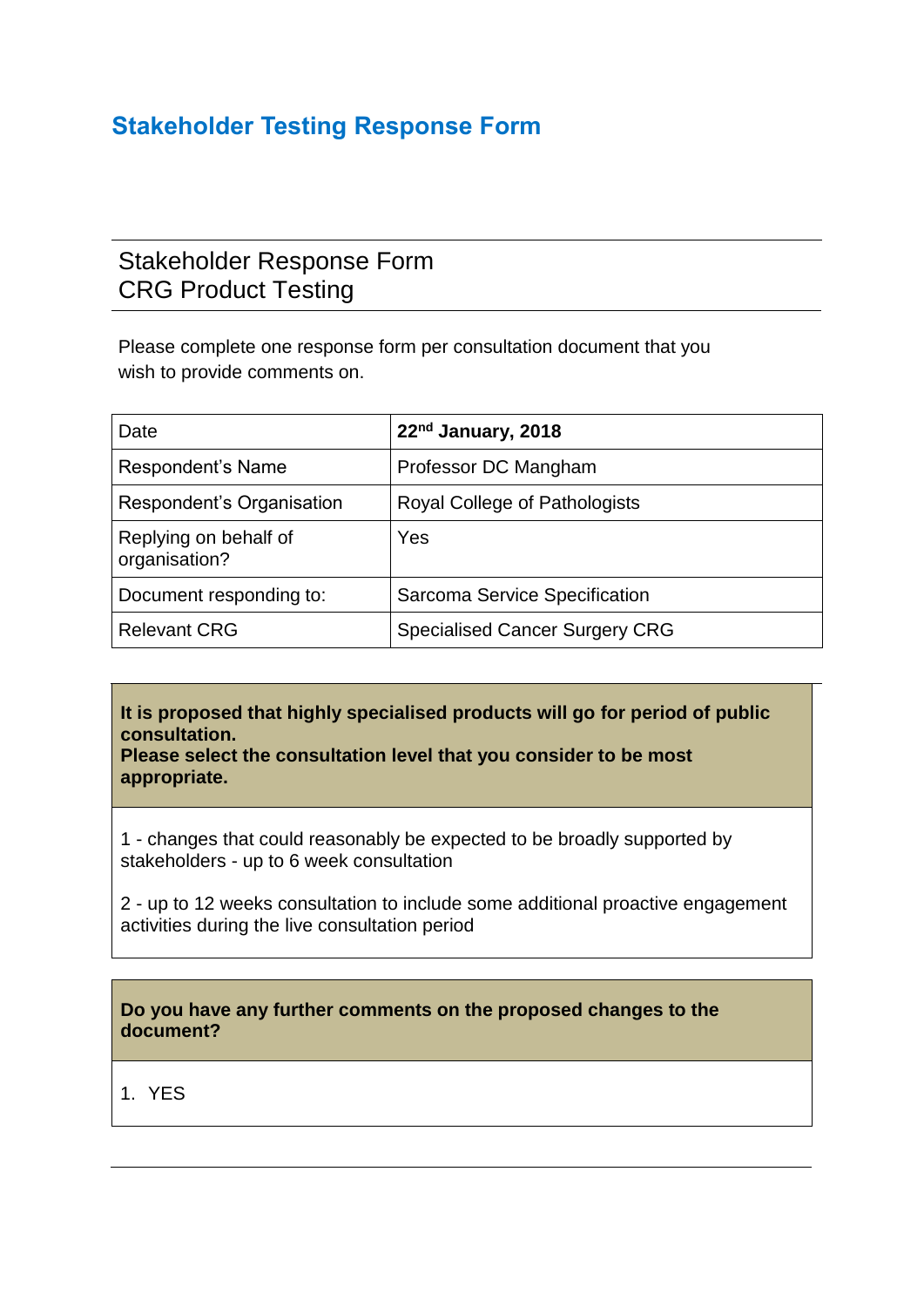## **If Yes, please describe below, in no more than 500 words, any further comments on the proposed changes to the document as part of this initial 'sense check'.**

Re: Commissioning arrangements – what allowance/consideration has been made for Greater Manchester's unique status as having devolved healthcare budgets. Some input from Greater Manchester Health and Social Care Devolution is required.

Page 14:

**Under "Joint Soft Tissue and Bone Sarcoma MDT Providers" – "**Robert Jones and Agnes Hunt Orthopaedic and District Hospital NHS Trust" is part of GMOSS, which constitutes the fully formed sarcoma MDT.

Page 15:

Under "**Soft Tissue MDT Providers" Manchester University Foundation Trust" (MFT) has been mistakenly omitted. Are there any other omissions?**

In earlier documentations it was explicitly stated that all sarcoma units/services should be supported by a fully accredited histopathology department. I can't find this in the revision. Has this requirement been dropped?

Across the UK, there is variable practice regarding pathology "double reporting" of all newly diagnosed sarcomas and suspected sarcomas. This is not mentioned in this document. Are there guidelines.

Is there to be any update/new guidance for molecular pathological analysis of sarcomas as a confirmatory diagnostic test? The document simply states that there will be "appropriate molecular analysis for all sarcomas". Given the increasing role for personalised medicine, will targeted NGS for sarcomas become a requirement? Has this been considered?

Minor point: Page 7: "It is recognised that distinguishing between fibroids and tumour on imaging is very difficult" – "fibroids" are tumours!

**Please declare any conflict of interests relating to this document or service area.**